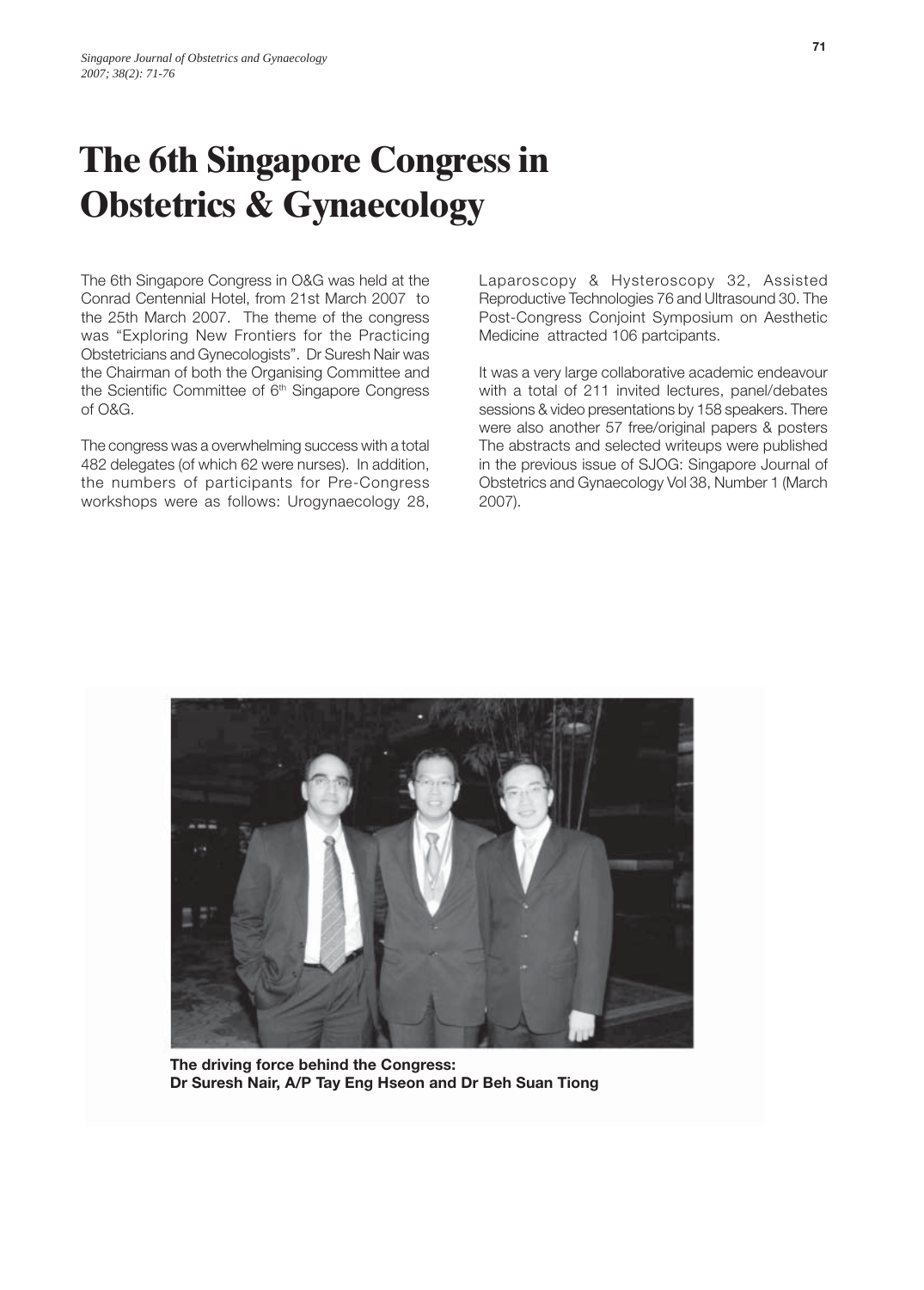

**Guest-of-honour for Opening Ceremony Dr Amy Khor (Mayor of South-West Community Development Council) and Organising Committee**



**Congress happenings: Both local and foreign delegates were engrossed in the discussions.**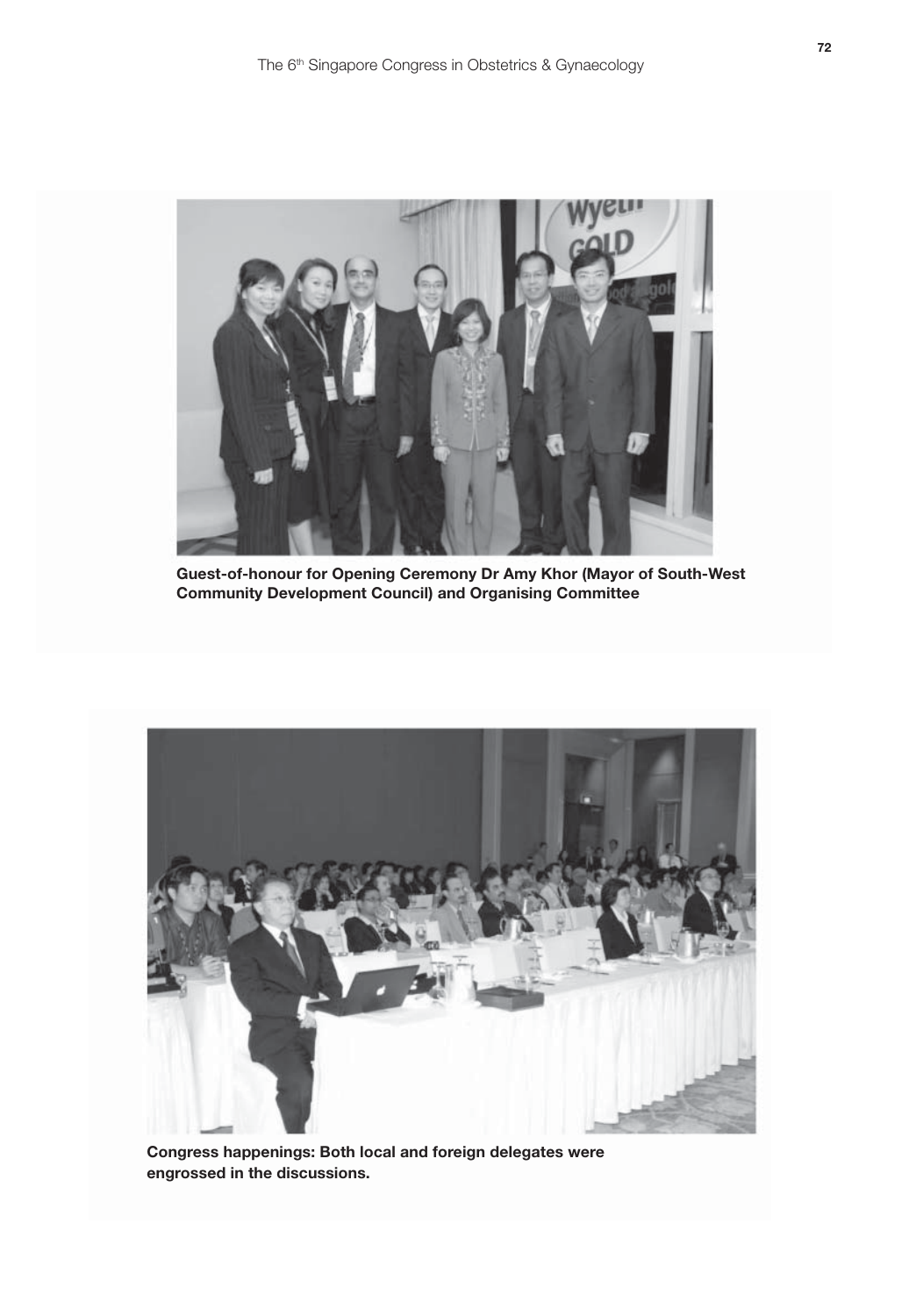

**Congress happenings: Interesting lunch symposium led by Dr Lee Keen Whye.**



**Congress Sponsors**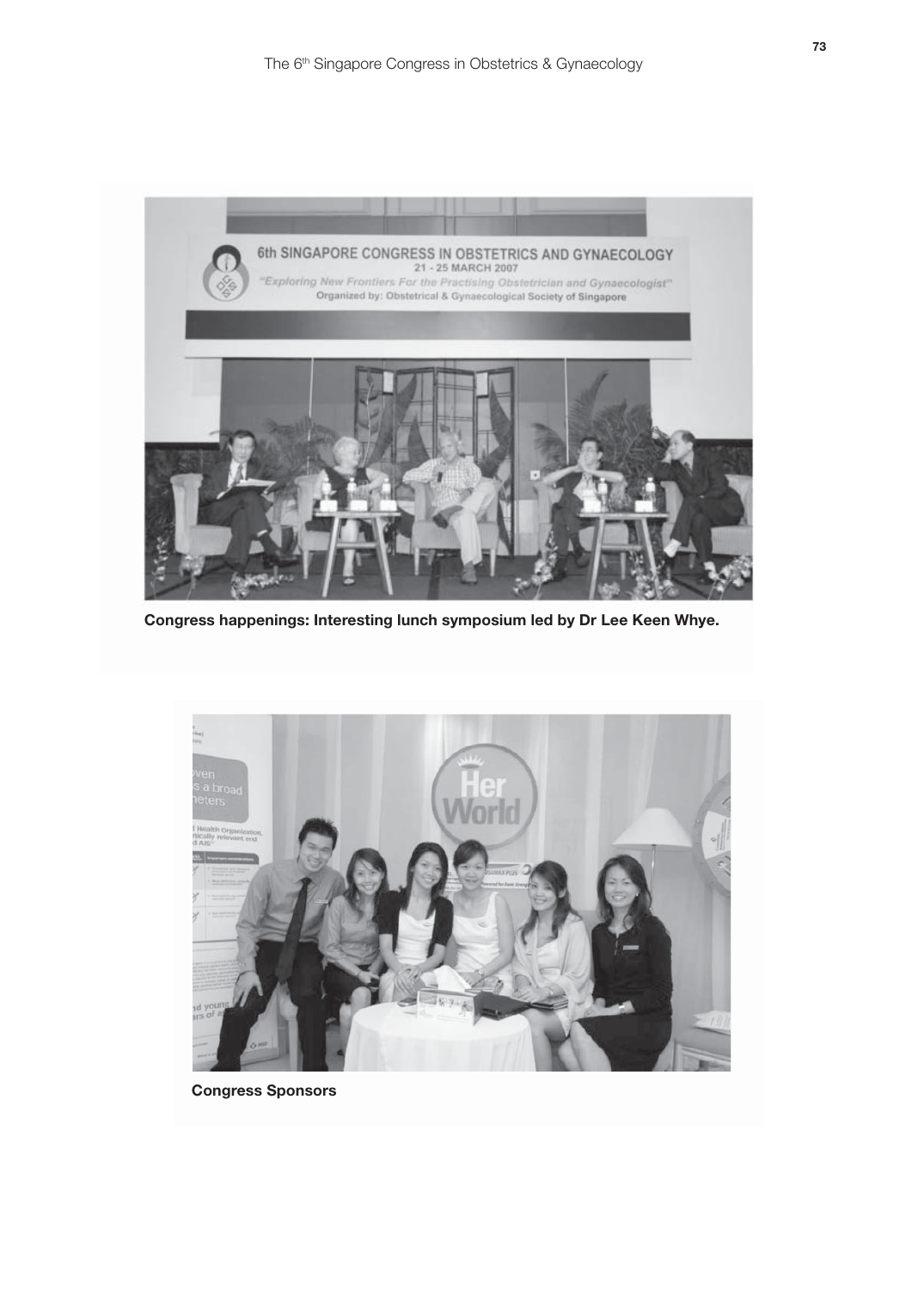

```
Congress Sponsors
```


**Members at Congress Dinner**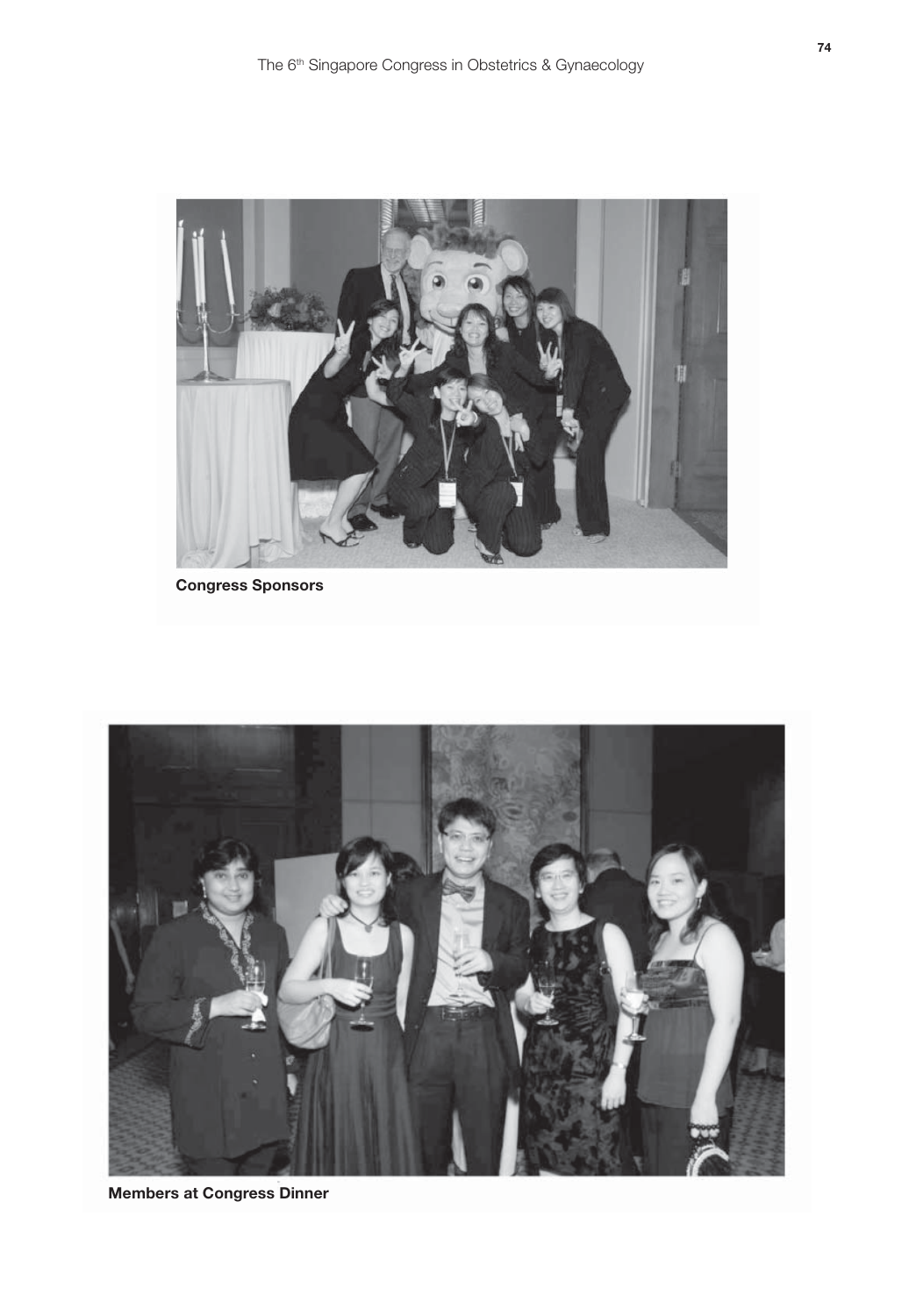

**Wonderful performance led by Dr Yu Su Ling**



**Most gorgeous ladies of the night**